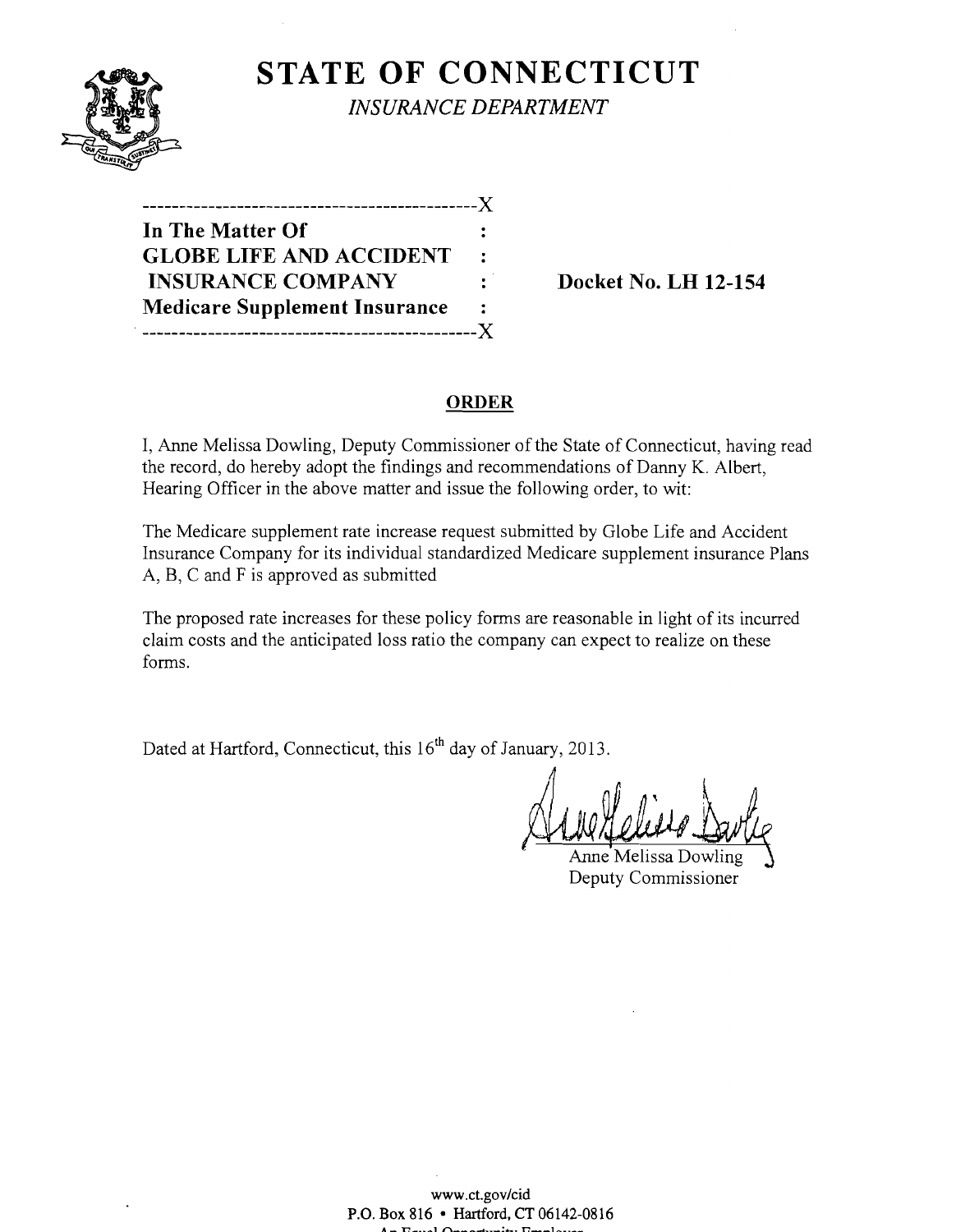

**STATE OF CONNECTICUT** *INSURANCE DEPARTMENT* 

**----------------------------------------------)( In The Matter Of: GLOBE LIFE AND ACCIDENT** : Docket No. LH 12-154 **INSURANCE COMPANY Medicare Supplement Insurance ----------------------------------------------)(** 

 $\mathbf{f}$ 

# **PROPOSED FINAL DECISION**

# 1. INTRODUCTION

The Insurance Commissioner of the State of Connecticut is empowered to review rates charged for individual and group Medicare supplement policies sold to any resident of this State who is eligible for Medicare. The source for this regulatory authority is contained in Chapter 700c and Section 38a-495a of the Connecticut General Statutes.

After due notice a hearing was held at the Insurance Department in Hartford on January 3,2013 to consider whether or not the rate increase requested by Globe Life and Accident Insurance Company on its individual standardized Medicare supplement business should be approved.

No one from the general public attended the hearing.

No representatives from Globe attended the hearing.

The hearing was conducted in accordance with the requirements of Section 38a-474, Connecticut General Statutes, the Uniform Administrative Procedures Act, Chapter 54 of the Connecticut General Statutes, and the Insurance Department Rules of Practice, Section 38a-8-1 et seq. of the Regulations of Connecticut State Agencies.

A Medicare supplement (or Medigap) policy is a private health insurance policy sold on an individual or group basis which provides benefits that are additional to the benefits provided by Medicare. For many years Medicare supplement policies have been highly regulated under both state and federal law to protect the interests of persons eligible for Medicare who depend on these policies to provide additional coverage for the costs of health care.

Effective December 1, 2005, Connecticut amended its program of standardized Medicare supplement policies in accordance with Section 38a-495a of the Connecticut General Statutes, and Sections 38a-495a-l through 38a-495a-21 of the Regulations of Connecticut Agencies. This program, which conforms to federal requirements, provides that all insurers offering Medicare supplement policies for sale in the state must offer the basic "core" package of benefits known as Plan A. Insurers may also offer anyone or more of eleven other plans (Plans B through N).

> www.ct.gov/cid P.O. Box 816 • Hartford, CT 06142-0816 An Equal Opportunity Employer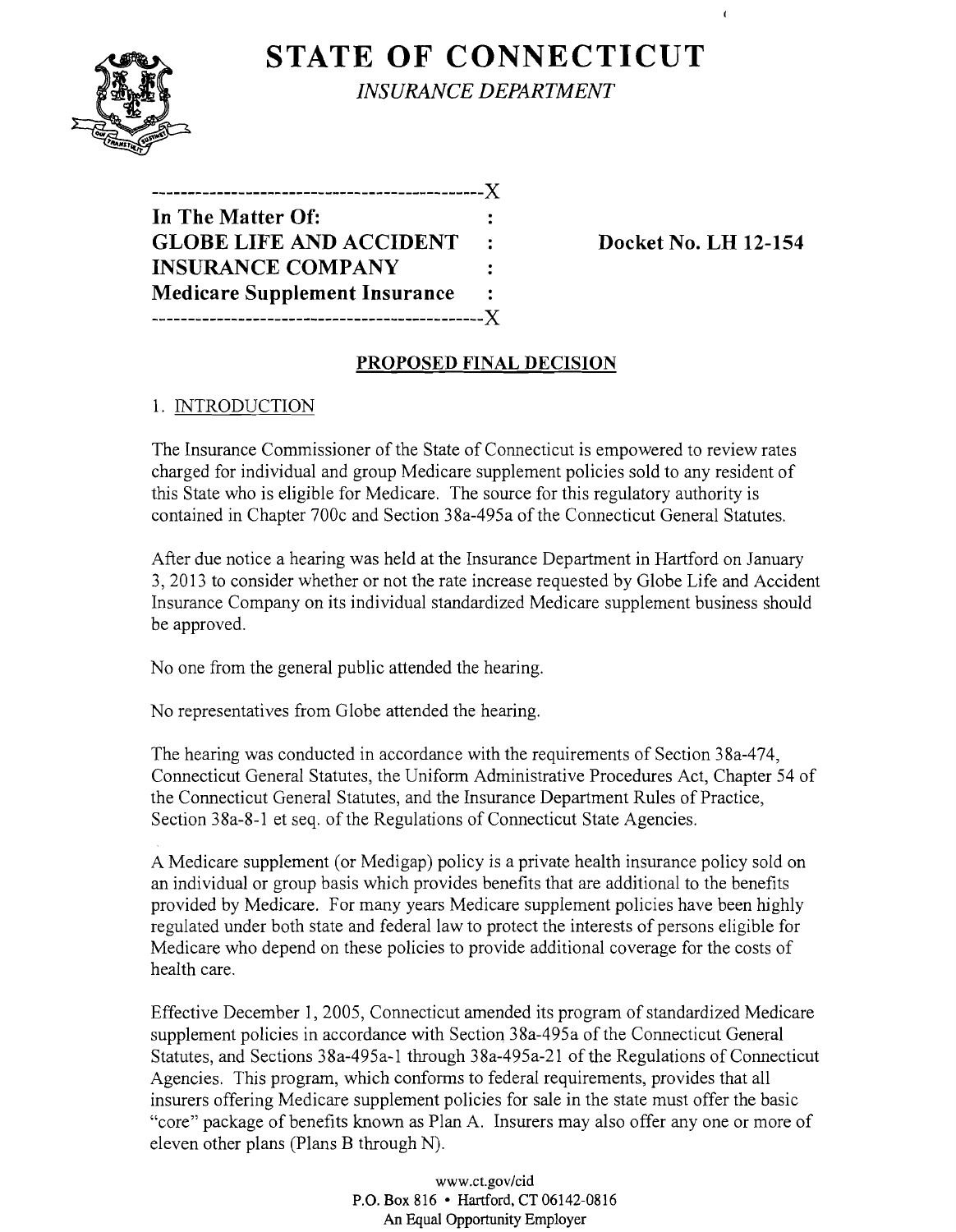Effective January 1,2006, in accordance with Section 38a-495c of the Connecticut General Statutes (as amended by Public Act 05-20) premiums for all Medicare supplement policies in the state must use community rating. Rates for Plans A through N must be computed without regard to age, gender, previous claims history or the medical condition of any person covered by a Medicare supplement policy or certificate.

The statute provides that coverage under Plan A through N may not be denied on the basis of age, gender, previous claims history or the medical condition of any covered. person. Insurers may exclude benefits for losses incurred within six months from the effective date of coverage based on a pre-existing condition.

Effective October 1, 1998, carriers that offer Plan B or Plan C must make these plans as well as Plan A, available to all persons eligible for Medicare by reason of disability.

Insurers must also make the necessary arrangements to receive notice of all claims paid by Medicare for their insureds so that supplemental benefits can be computed and paid without requiring insureds to file claim forms for such benefits. This process of direct notice and automatic claims payment is commonly referred to as "piggybacking" or "crossover".

Sections 38a-495 and 38a-522 of the Connecticut General Statutes, and Section 38a-495a-10 ofthe Regulations of Connecticut Agencies, state that individual and group Medicare supplement policies must have anticipated loss ratios of 65% and 75%, respectively. Under Sections 38a-495-7 and 38a-495a-10 of the Regulations of Connecticut Agencies, filings for rate increases must demonstrate that actual and expected losses in relation to premiums meet these standards, and anticipated loss ratios for the entire future period for which the requested premiums are calculated to provide coverage must be expected to equal or exceed the appropriate loss ratio standard.

Section 38a-473 of the Connecticut General Statutes provides that no insurer may incorporate in its rates for Medicare supplement policies factors for expenses that exceed 150% of the average expense ratio for that insurer's entire written premium for all lines of health insurance for the previous calendar year.

#### II. **FINDING OF FACT**

After reviewing the exhibits entered into the record of this proceeding, and utilizing the experience, technical competence and specialized knowledge of the Insurance Department, the undersigned makes the following findings of fact:

1. Globe Life and Accident Insurance Company has requested the following rate increases for its individual standardized Medicare supplement policy forms GMSAR, GMSA06 & GMSA10 (Plan A); GMSBR, GMSB06 & GMSB10 (Plan B); GMSC, GMSC06 & GMSC10 (Plan C) and GMSFR, GMSF06 & GMSF10 (Plan F):

| Plan | Increase |  |
|------|----------|--|
| A    | $8.0\%$  |  |
| R    | 8.0%     |  |
| C    | $8.0\%$  |  |
| н.   | $8.0\%$  |  |